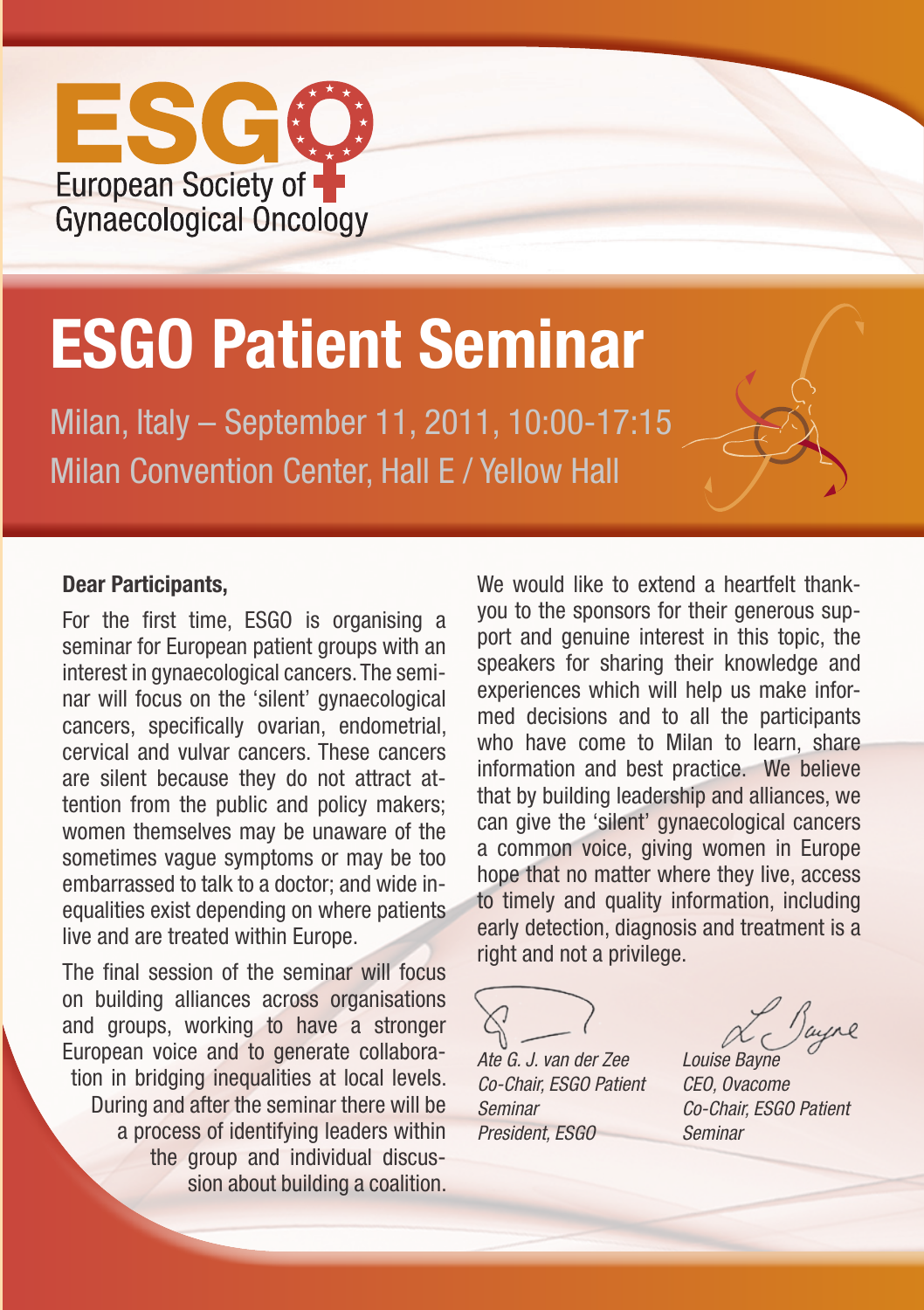# **Four sessions with presentations and discussions:**

# **The Patient Perspective: Gynaecological Cancer in Europe**

**Seminar Co-chairs: Ate GJ van der Zee, ESGO President; Louise Bayne, Ovacome Format: Four sessions with presentations and discussions**

| Time            | <b>Session title</b>                                                                                                          |
|-----------------|-------------------------------------------------------------------------------------------------------------------------------|
| 10:00-11:00     | <b>Session 1:</b><br>Setting the scene                                                                                        |
| 11:00-11:15     | Coffee break                                                                                                                  |
| $11:15 - 12:45$ | <b>Session 2:</b><br>Innovation in treating<br>gynaecological cancers                                                         |
| 12:45-13:45     | Lunch break                                                                                                                   |
| 14:00-15:15     | <b>Session 3:</b><br>Sharing best practice in<br>patient driven initiatives                                                   |
| 15:15-16:00     | <b>Workshop:</b><br>Collaboration across<br><b>Gynaecological Cancer</b><br><b>Patient Groups &amp; Conclusions</b>           |
| 16:00-16:20     | Coffee break                                                                                                                  |
| 16:20-16:55     | <b>Workshop continued:</b><br>Collaboration across<br><b>Gynaecological Cancer</b><br><b>Patient Groups &amp; Conclusions</b> |
| 16:55-17:15     | <b>Session 4:</b><br>The way forward and close                                                                                |

## **Session 1**: Setting the Scene: Gynaecological cancer and inequalities

**Chair:** Ate G. J. van der Zee, ESGO President, The Netherlands

**Aim:** Understand the breadth of common and rare gynaecological cancers, as well as inequalities in their treatment and care

# Presentations:

- 1. Inequalities in survival of (gynaecological) cancers in Europe today. *Speaker*: John Butler, International Cancer Benchmarking Partnership, Gynaecological Oncology Fellow St Bartholomew's and Royal Marsden Hospitals, UK
- 2. Discussion with audience

### **Session 2:** Innovation in treating gynaecological cancers & improving outcomes

**Chair:** Flavia Bideri, ACTO onlus, Italy **Aim:** Discuss innovation and multidisciplinarity in gynaecological cancer treatment.

## Presentations:

1. Innovation, target therapies and individualized medicine: What are the new trends and what about following guidelines vs. individualized treatment? *Speaker*: Frederic Amant, Department of Obstetrics & Gynaecology, UZ Gasthuisberg / Katholieke Universiteit Leuven, Belgium

- 2. Current options and the ongoing future of clinical trials? *Speaker*: Jalid Sehouli, Charité Universitätsmedizin Berlin, Germany
- 3. Multidisciplinary treatment in gynaecologic cancer – how do we bridge the gaps between surgery, radiotherapy, medical oncology and nursing to serve patients holistically? *Speaker*: Emma Elliott, National Forum of Gynaecological Oncology Nurses
- 4 Patient Participation and research: how patient groups contribute to clinical research. *Speaker*: Flavia Bideri, ACTOonlus, Italy
- 5. Discussion with audience: How can patient groups engage in cancer?

# **Session 3**: Best practice in patient-driven initiatives

**Chair:** Jan Geissler, CEO Patvocates and Co-Founder CML Advocates Network

**Aim:** Learn from inspiring success stories of patient advocacy groups.

## Presentations:

- 1. Best practice from patient and other groups:
- a. Ovacome (leading initiatives in Ovarian cancer); *Speaker*: Louise Bayne, Ovacome, UK
- b. PATH Patient-driven breast cancer tumor bank (is the PATH tumor bank a role model for other gynaecological cancers?) *Speaker*: Doris Schmitt, PATH, Germany
- c. From patient literacy to advocacy. *Speaker*: Paola Mosconi, Istituto di Ricerche Farmacologiche Mario Negri, Italy
- 2. Discussion with audience: How can we learn more from each other and share best practice, replicating success stories?

#### **Workshop**: Collaboration across Gynaecological Cancer Patient Groups

**Chair:** Louise Bayne, CEO Ovacome, UK

**Aim:** We need to consider the benefits of collaboration between gynaecological cancer patient groups in Europe and how joining forces on issues that are common to the groups across these disease areas can lead to improvements at the local and European level.

- 1. Panel discussion: Effecting change by indication or a common voice: Does the gynaecological cancer community need to join forces?
- 2. Group discussion: The next steps

# **Session 4: The way forward and close**

**Aim:** Discuss potential benefits of collaboration between gynaecological patient groups in Europe and how this can improve patient care on the local and EU level

**Chair:** Nicoletta Colombo, President-elect, ESGO, Italy